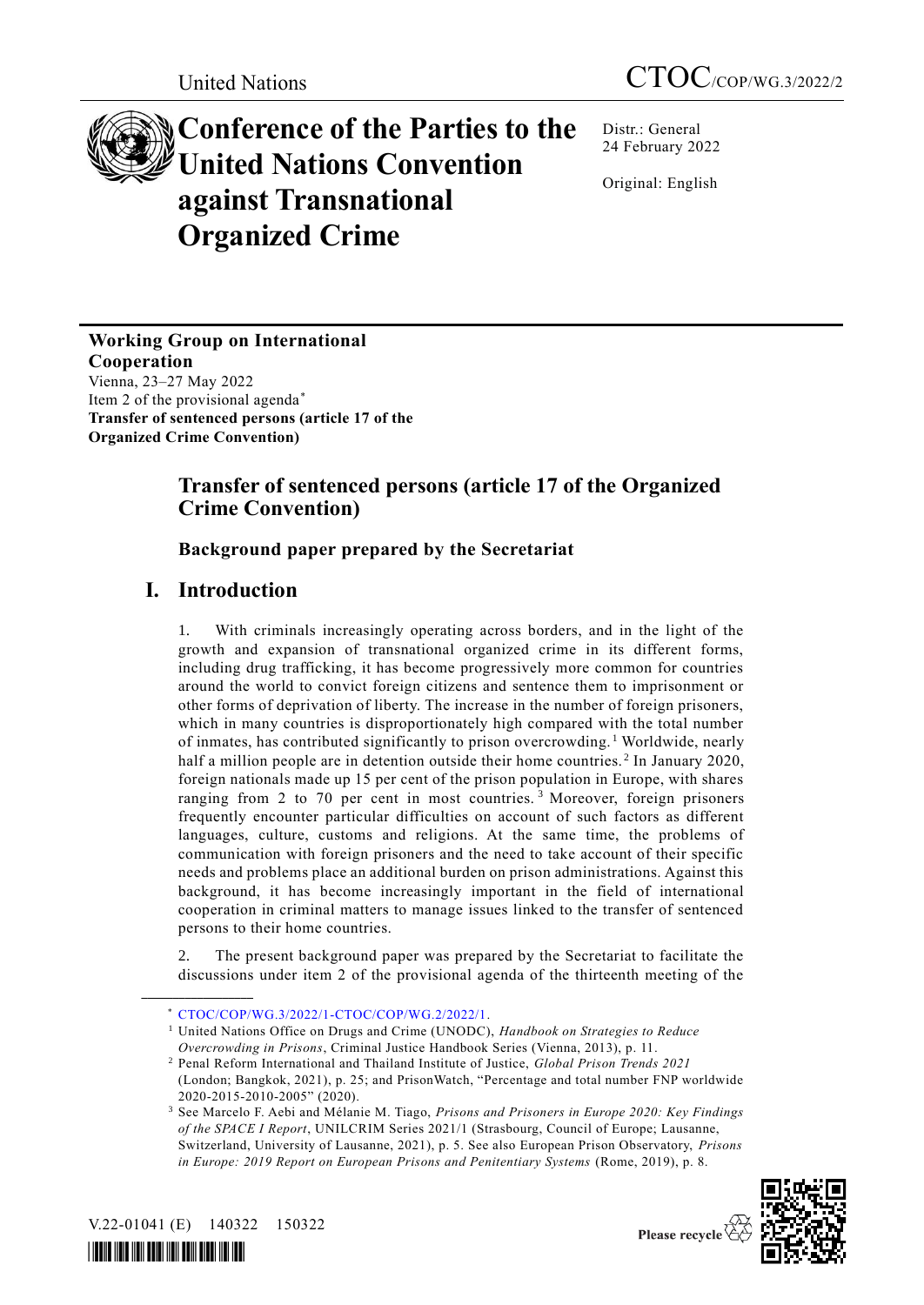Working Group on International Cooperation. It presents an overview of the international framework related to the transfer of sentenced persons, including but not limited to the United Nations Convention against Transnational Organized Crime. In addition, it contains an analysis of relevant legal and practical aspects with a view to enabling further dialogue on good practices and challenges encountered specifically in this field of international cooperation in criminal matters and with a view to supporting the discussion of solutions.

# **II. Rationale for and objectives of the transfer of sentenced persons**

3. There are different policy-related reasons to support the transfer of sentenced persons, ranging from humanitarian concerns and the social rehabilitation or social reintegration of sentenced persons to the proper and effective administration of justice. In particular, persons who serve their sentences in their home countries can be better rehabilitated, resocialized and integrated back into the community. Imprisonment in a foreign country, away from family and friends, may also be counterproductive, as families can provide prisoners with support and improve the likelihood of successful resettlement and reintegration. <sup>4</sup>

Moreover, there are also humanitarian considerations to be taken into account. Difficulties in communication because of language barriers, alienation from the local culture and customs and the absence of contact with relatives may have detrimental effects on the foreign prisoner.<sup>5</sup>

5. The transfer of sentenced persons has a strong basis in international human rights law. With regard to United Nations standards and norms on crime prevention and criminal justice, the United Nations Standard Minimum Rules for the Treatment of Prisoners (the Nelson Mandela Rules)<sup>6</sup> echo the duty of competent authorities to facilitate the social rehabilitation of prisoners. Moreover, article 10, paragraph 3, of the International Covenant on Civil and Political Rights specifies that the "essential aim" of a penitentiary system is the "reformation and social rehabilitation" of sentenced persons. Furthermore, the rehabilitation of persons sentenced for offences under the Organized Crime Convention is also a stated objective of the Convention, which provides in article 31, paragraph 3, that "States parties shall endeavour to promote the reintegration into society of persons convicted of offences covered by this Convention."<sup>7</sup>

6. A further practical consideration in favour of an effective and relatively large scale system of prisoner transfers is that States may benefit from implementing such a system, as they may have a large number of foreign prisoners in their own systems, whose imprisonment may require additional administrative and other resources.<sup>8</sup>

In addition, although transfer was once seen as an infringement of the sovereignty of a State owing to the territoriality of criminal law and the exclusive right of the State to administer criminal justice,<sup>9</sup> it may now be viewed as a way to

<sup>4</sup> UNODC, *Handbook on the International Transfer of Sentenced Persons*, Criminal Justice Handbook Series (Vienna, 2012), pp. 9–11.

<sup>5</sup> Ibid. p. 11. See Michał Płachta, *Transfer of Prisoners under International Instruments and Domestic Legislation: A Comparative Study* (Freiburg, Germany, Max-Planck-Institut, 1993), pp. 159 and 164. See, further, Explanatory Report to the Convention on the Transfer of Sentenced Persons (*European Treaty Series*, No. 112), para. 9.

 $6$  General Assembly resolution  $70/175$ , annex.

<sup>7</sup> UNODC, *Legislative Guide for the Implementation of the United Nations Convention against Transnational Organized Crime* (Vienna, 2016), para. 600.

<sup>8</sup> UNODC, *Handbook on the International Transfer of Sentenced Persons*, p. 15.

<sup>9</sup> See Płachta, *Transfer of Prisoners under International Instruments and Domestic Legislation*, pp. 134, 148–149 and 154–155. See also Candido Cunha, "Current issues in correctional treatment and effective countermeasures: transfer of sentenced persons", in *Annual Report for 1999 and Resource Material Series No. 57* (Tokyo, Asia and Far East Institute for the Prevention of Crime and the Treatment of Offenders, 2001), p. 263.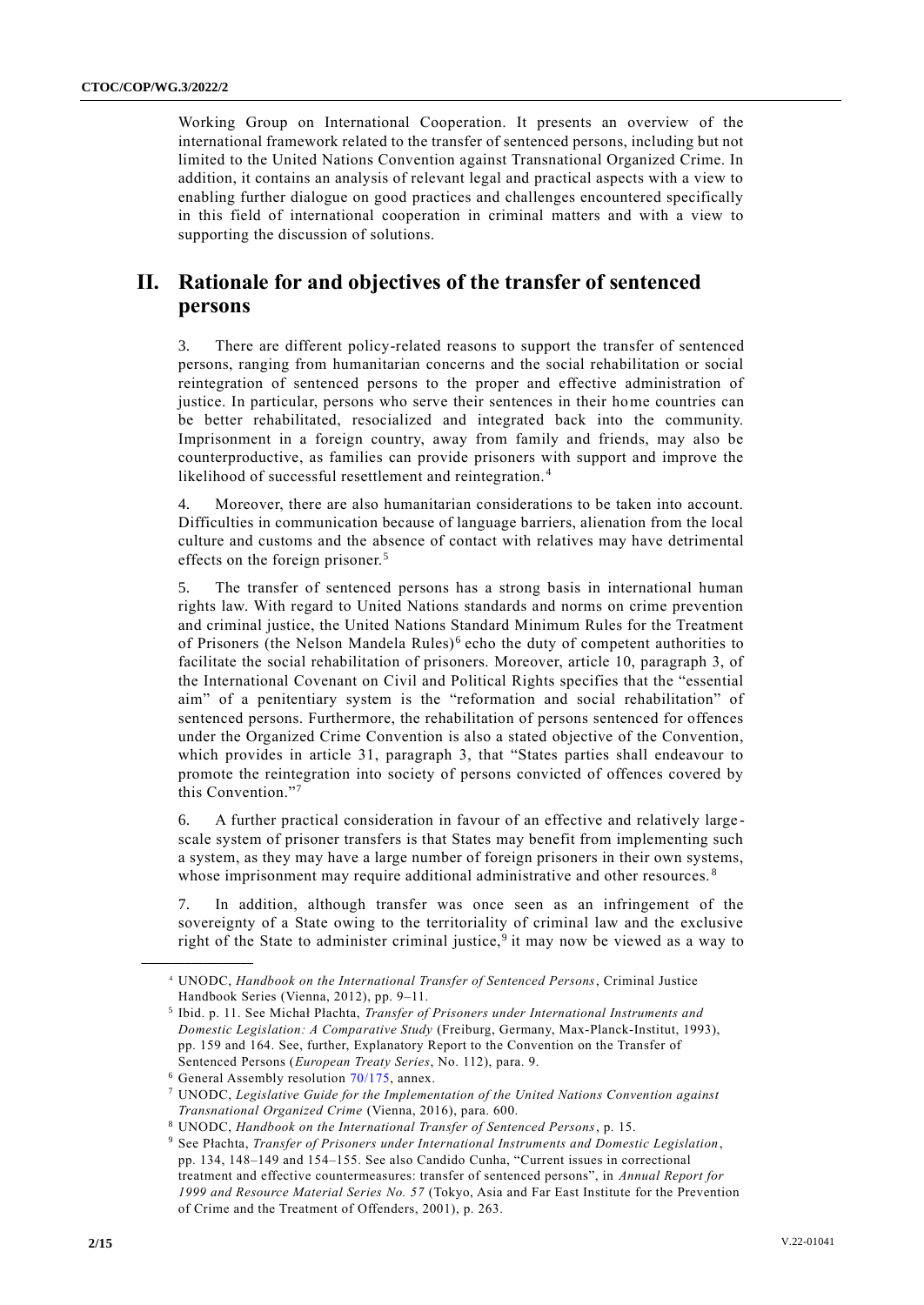ease the diplomatic tension that may arise when one country imprisons a national of another country, or as a joint effort to improve international cooperation as well.

# **III. International normative framework**

## **A. United Nations instruments**

#### **1. Organized Crime Convention**

8. In accordance with article 17 of the Organized Crime Convention, States parties may consider entering into bilateral or multilateral agreements or arrangements on the transfer to their territory of persons sentenced to imprisonment or other forms of deprivation of liberty for offences covered by the Convention, in order that they may complete their sentences there.

During the negotiations on the elaboration of the Convention, the draft of that article was initially included in the draft provision on extradition. It emerged as a distinct article (10 bis) during the fifth session of the Ad Hoc Committee on the Elaboration of a Convention against Transnational Organized Crime, the relevant negotiating body for the Convention and the Protocols thereto, and was finalized and approved without further amendments at the tenth session.<sup>10</sup>

10. Allowing for the transfer of sentenced persons may be particularly useful in achieving the proper and effective administration of justice in cases in which the extradition of a person is refused on the basis of nationality. In such a case, a State may agree to the extradition of one of its nationals on condition that, upon conviction and sentencing, he or she is transferred back to his or her country of origin to serve the sentence. Thus, from that perspective, there is an interrelationship between article 17 and article 16, paragraph 11, of the Organized Crime Convention.

11. The transfer of sentenced persons is based on the concept of the enforcement of foreign sentences, which may also be applicable in extradition proceedings where the surrender of a fugitive is denied on the grounds of nationality, as described in paragraph 10 above. In such cases, the requested State party may, if its domestic law so permits and in conformity with the requirements of such law, enforce the sentence that has been imposed under the domestic law of the requesting State party (art. 16, para. 12, of the Organized Crime Convention).

12. The transfer of sentenced persons and the related review of implementation of article 17 of the Convention will be examined under the fourth thematic cluster (International cooperation, mutual legal assistance and confiscation) of the newly established Mechanism for the Review of the Implementation of the United Nations Convention against Transnational Organized Crime and the Protocols thereto. <sup>11</sup> The reviews under the Mechanism will be conducive to mapping national approaches to this form of international cooperation and developing cumulative knowledge on obstacles to cooperation and on practical means of overcoming them.

## **2. Other United Nations instruments**

*United Nations Convention against Illicit Traffic in Narcotic Drugs and Psychotropic Substances of 1988* 

13. Article 6, paragraph 12, of the United Nations Convention against Illicit Traffic in Narcotic Drugs and Psychotropic Substances of 1988 stipulates that "the Parties may consider entering into bilateral or multilateral agreements, whether ad hoc or general, on the transfer to their country of persons sentenced to imprisonment and

<sup>10</sup> *Travaux Préparatoires of the Negotiations for the Elaboration of the United Nations Convention against Transnational Organized Crime and the Protocols Thereto* (United Nations publication, Sales No. E.06.V.5), p. 165.

<sup>&</sup>lt;sup>11</sup> See UNODC, Organized Crime, Conference of the Parties to the Organized Crime Convention, Review Mechanism, Timeline, "General timeline". Available at [www.unodc.org/.](http://www.unodc.org/)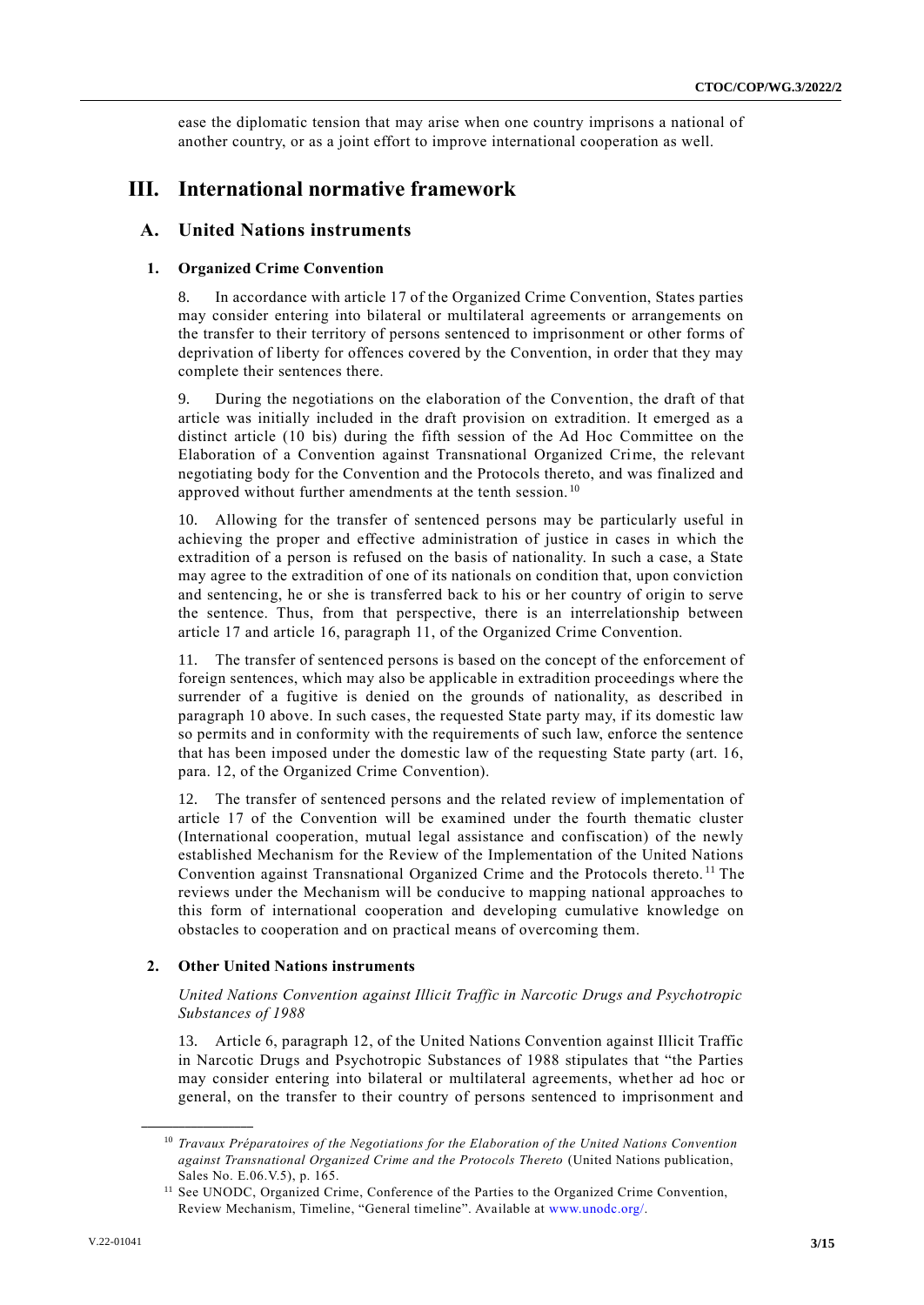other forms of deprivation of liberty for offences to which this article applies, in order that they may complete their sentences there."

14. The aforementioned provision imposes no treaty obligation. It merely invites parties to consider entering into agreements on the transfer of prisoners, and those agreements may be bilateral or multilateral, general or ad hoc.<sup>12</sup>

#### *United Nations Convention against Corruption*

15. Article 45 of the United Nations Convention against Corruption replicates the content of the provision for the transfer of sentenced persons set out in article 17 of the Organized Crime Convention, with one minor drafting alteration to ensure that it applies to offences falling within the scope of application of the Convention against Corruption. Article 45 is an invitation to States parties to enter into bilateral or multilateral agreements or arrangements to enable the transfer of sentenced persons to their countries to complete their sentences.<sup>13</sup>

16. Similarly to the aforementioned interrelationship between article 17 and article 16, paragraph 11, of the Organized Crime Convention, agreements made under article 45 of the Convention against Corruption also make it possible to return an extradited person to his or her State of nationality at the request of either the sentencing State or the administering State in situations where extradition would otherwise have been barred on the grounds of the nationality of the person sought.<sup>14</sup>

17. Most States parties to the Convention against Corruption have the necessary legal framework in place to carry out such transfers under certain conditions. In some countries, the transfer of prisoners could theoretically also be carried out on the basis of reciprocity. In practice, however, as demonstrated by the findings of the first reporting cycle of the Mechanism for the Review of Implementation of the United Nations Convention against Corruption with regard to the implementation of article 45 of the Convention, almost all States rely on the provisions of international treaties. <sup>15</sup> A number of difficulties were reported regarding the practical implementation of transfer agreements; those difficulties were associated, for example, with the fact that some States do not regulate relevant administrative procedures in sufficient detail. In the same context, issues have arisen with regard to transferring prisoners to countries with considerably divergent sentencing regimes, ensuring the timely execution of transfer requests, resolving the question of which party should cover the cost of the transfer, and avoiding the break-up of family units if a prisoner wishes to be transferred back to his or her home country, away from his or her family, to serve the sentence there. <sup>16</sup>

## **B. Regional instruments**

#### **1. Council of Europe**

**\_\_\_\_\_\_\_\_\_\_\_\_\_\_\_\_\_\_**

18. The first normative instrument established within the Council of Europe for the international execution of sanctions was the European Convention on the Supervision of Conditionally Sentenced or Conditionally Released Offenders, which was opened for signature on 30 November 1964. Twenty countries ratified or acceded to that instrument, which allows for conditionally sentenced or released offenders to be transferred so that they can serve their sentences or other sanctions in their home country.

<sup>12</sup> *Commentary on the United Nations Convention against Illicit Traffic in Narcotic Drugs and Psychotropic Substances 1988* (United Nations publication, Sales No. E.98.XI.5), para. 6.48.

<sup>13</sup> See Neil Boister, "Article 45: transfer of sentenced persons", in *The United Nations Convention against Corruption: A Commentary*, Cecily Rose, Michael Kubiciel and Oliver Landwehr, eds., Oxford Commentaries on International Law (Oxford, Oxford University Press, 2019), p. 437.

<sup>14</sup> See art. 44, para. 12, of the Convention against Corruption.

<sup>15</sup> See UNODC, *State of Implementation of the United Nations Convention against Corruption: Criminalization, Law Enforcement and International Cooperation*, 2nd ed. (Vienna, 2017), p. 219. <sup>16</sup> Ibid., p. 220.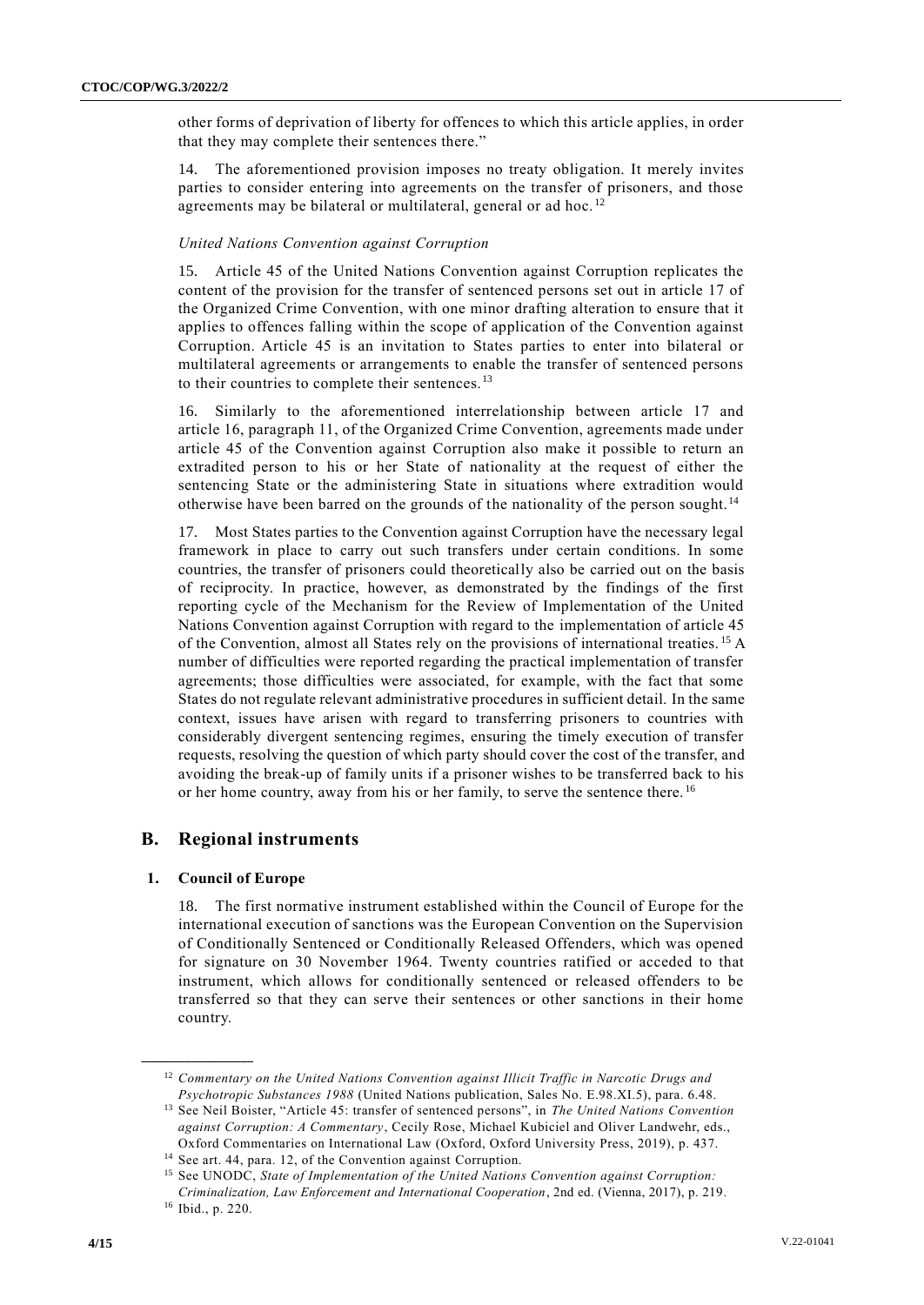19. The second relevant convention is the European Convention on the International Validity of Criminal Judgments, which was opened for signature on 28 May 1970 and has been ratified by 23 States members of the Council of Europe. That Convention deals with the recognition of criminal judgments and applies to sanctions involving the deprivation of liberty, fines or confiscations, and disqualifications. On the basis of the treaty, one State party can ask another to execute a judgment.

The Council of Europe Convention on the Transfer of Sentenced Persons, which was opened for signature on 21 March 1983, so far has 68 States parties, including 22 States non-members of the Council of Europe. It is currently the most important instrument for the transfer of sentenced persons for any sentences involving the deprivation of liberty.

21. The Convention on the Transfer of Sentenced Persons distinguishes itself from the European Convention on the International Validity of Criminal Judgments in four respects: (a) with a view to facilitating the rapid transfer of foreign prisoners, it provides for a simplified procedure which, in its practical application, is intended to be less cumbersome than that laid down in the European Convention on the International Validity of Criminal Judgments; (b) a transfer may be requested not only by the State in which the sentence was imposed ("sentencing State"), but also by the State of which the sentenced person is a national ("administering State"), thus enabling the latter to seek the repatriation of its own nationals; (c) the transfer is subject to the sentenced person's consent; and (d) the Convention on the Transfer of Sentenced Persons confines itself to providing the procedural framework for transfers and does not contain an obligation on contracting States to comply with requests for transfer; for that reason, it was not necessary to list any grounds for refusal in the Convention or to require the requested State to give reasons for its refusal to agree to a requested transfer.<sup>17</sup>

22. The Convention on the Transfer of Sentenced Persons was complemented by an Additional Protocol in 1997 that regulates transfers in two specific circumstances: (a) where the offender has fled from the sentencing State to his or her home country; and (b) where the offender is subject to an expulsion or deportation order. Forty States have ratified the Additional Protocol.

23. A Protocol amending the Additional Protocol to the Convention on the Transfer of Sentenced Persons was opened for signature on 22 November 2017. Eight States have ratified that instrument so far. The amending Protocol will enter into force once it has been ratified by all parties to the Additional Protocol. However, it is foreseen that it can be provisionally applied among parties who have made a declaration to that effect (art. 5).

24. A recommendation of the Committee of Ministers of the Council of Europe to member States concerning the practical application of the Convention on the Transfer of Sentenced Persons and the Additional Protocol thereto (CM/Rec(2020)3) was adopted on 1 July 2020 and contains comprehensive guidelines that "take into account the Additional Protocol as well as the increased number of Parties to the Convention, the experience gained in its application and the developments in society and technology".

#### **2. Commonwealth**

**\_\_\_\_\_\_\_\_\_\_\_\_\_\_\_\_\_\_**

25. The Scheme for the Transfer of Convicted Offenders within the Commonwealth of 1986, as amended in 1990, largely mirrors the provisions of the Convention on the Transfer of Sentenced Persons. The Scheme is open to all Commonwealth countries that agree to use it as a basis for the transfer of sentenced persons.

#### **3. Organization of American States**

26. The Inter-American Convention on Serving Criminal Sentences Abroad was adopted in Managua on 9 June 1993 and entered into force on 12 April 1996. Although

<sup>&</sup>lt;sup>17</sup> Explanatory Report to the Convention on the Transfer of Sentenced Persons, para. 10.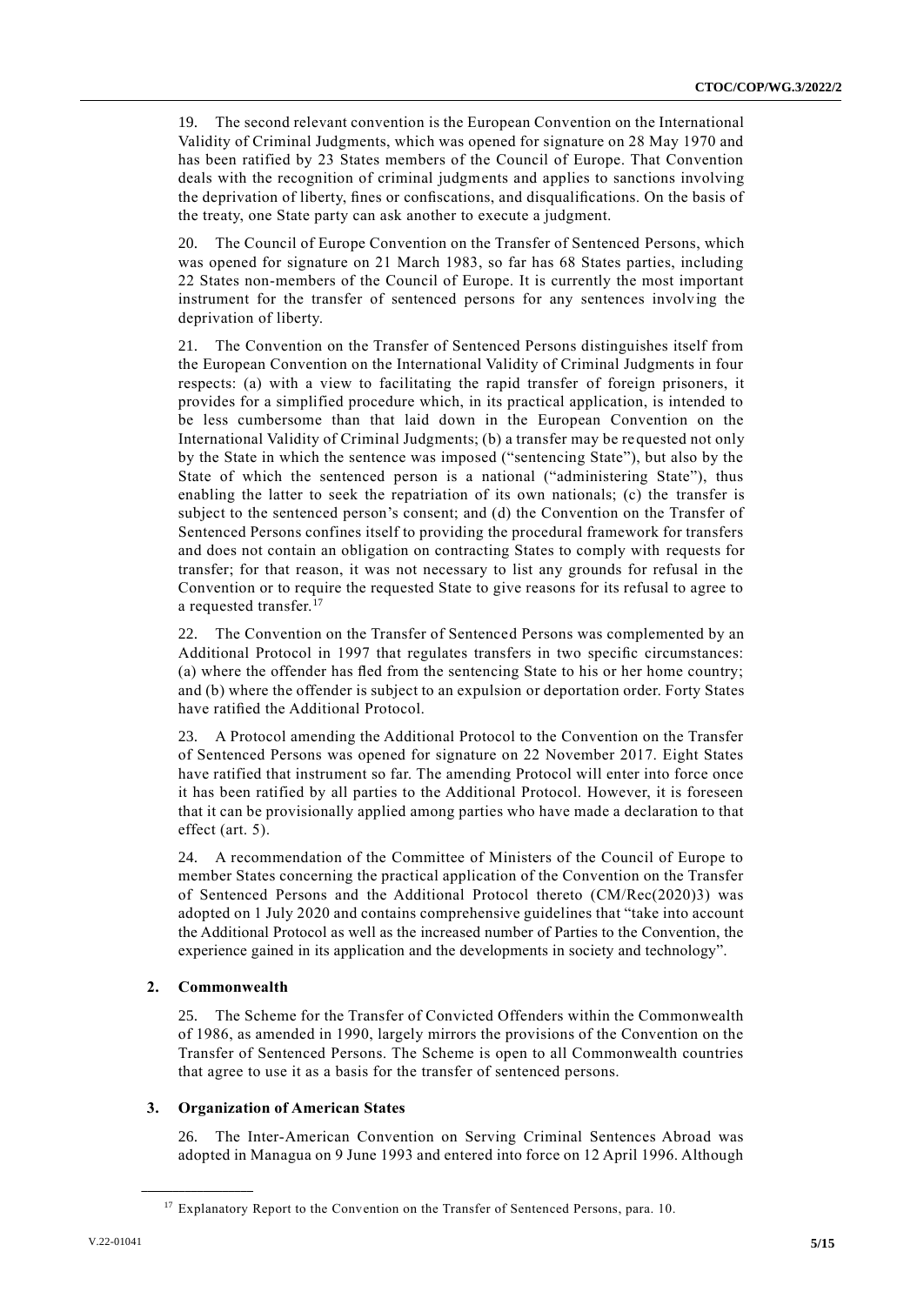the Inter-American Convention does not follow the structure of the Convention on the Transfer of Sentenced Persons, it provides a similar model for the transfer of sentenced persons. The Inter-American Convention has been ratified or acceded to by 23 States parties, 6 of which are outside the Americas (Czechia, India, Kazakhstan, Saudi Arabia, Slovakia and Ukraine).

#### **4. European Union**

27. Council Framework Decision 2008/909/JHA of 27 November 2008 on the application of the principle of mutual recognition to judgments in criminal matters imposing custodial sentences or measures involving deprivation of liberty for the purpose of their enforcement in the European Union, <sup>18</sup> as amended by Council Framework Decision 2009/299/JHA of 26 February 2009 on trials in absentia, <sup>19</sup> provides for a process different from that set out in earlier multilateral instruments.

28. Within its scope of application, the Framework Decision replaces the Convention on the Transfer of Sentenced Persons of 1983 and the Additional Protocol thereto, the European Convention on the International Validity of Criminal Judgments of 1970, the relevant provisions of the Convention implementing the Schengen Agreement of 14 June 1985 on the gradual abolition of checks at the common borders, and the Convention between the Member States of the European Communities on the Enforcement of Foreign Criminal Sentences of 1991.

29. In terms of procedure, rather than submitting a formal request, the sentencing State forwards the judgment to the member State to which it wishes to transfer the sentenced person. To expedite the process, the judgment is accompanied by a standard certificate, which includes the information necessary for the transfer.

#### **5. Other instruments**

30. Other regional instruments include the Riyadh Arab Agreement on Judicial Cooperation of 1983, part VII of which contains provisions that facilitate the transfer of persons sentenced to terms of imprisonment to other States to serve those sentences; the Commonwealth of Independent States Convention of 6 March 1998 on the transfer of convicted prisoners to serve out their sentences; and the Convention on the transfer of sentenced persons between States members of the Community of Portuguese-speaking Countries.

## **C. Bilateral agreements**

**\_\_\_\_\_\_\_\_\_\_\_\_\_\_\_\_\_\_**

31. There is an extensive network of bilateral treaties and agreements dealing with the transfer of sentenced persons. Such bilateral agreements exist and operate contemporaneously with multilateral conventions on the transfer of sentenced persons in many States.

32. Bilateral agreements are a helpful tool in inter-State transfers, as they enable Governments to deal with large numbers of foreign nationals in their prison systems or their own nationals held in prisons abroad, or to deal with more specific, urgent cases.<sup>20</sup> As already noted in the context of extradition, the advantage of bilateral agreements is that they can be tailored to the specific needs of the States in question and can be expanded, amended or, if necessary, terminated in a relatively easy manner. They can be adapted to the specific interests of the two States, which is a particular concern if differences between legal systems need to be overcome. In actual cases,

<sup>18</sup> *Official Journal of the European Union*, L 327, 5 December 2008, p. 27.

<sup>19</sup> *Official Journal of the European Union*, L 81, 27 March 2009, p. 24.

<sup>20</sup> UNODC, *Handbook on the International Transfer of Sentenced Persons*, p. 22. See also Mohammed Abdul-Aziz, "International perspective on transfer of prisoners and execution of foreign penal judgements" in International Criminal Law, 3rd ed., vol. II, M. Cherif Bassiouni, ed., *Multilateral and Bilateral Enforcement Mechanisms* (Leiden, Netherlands, Martinus Nijhoff Publishers, 2008), pp. 537–539.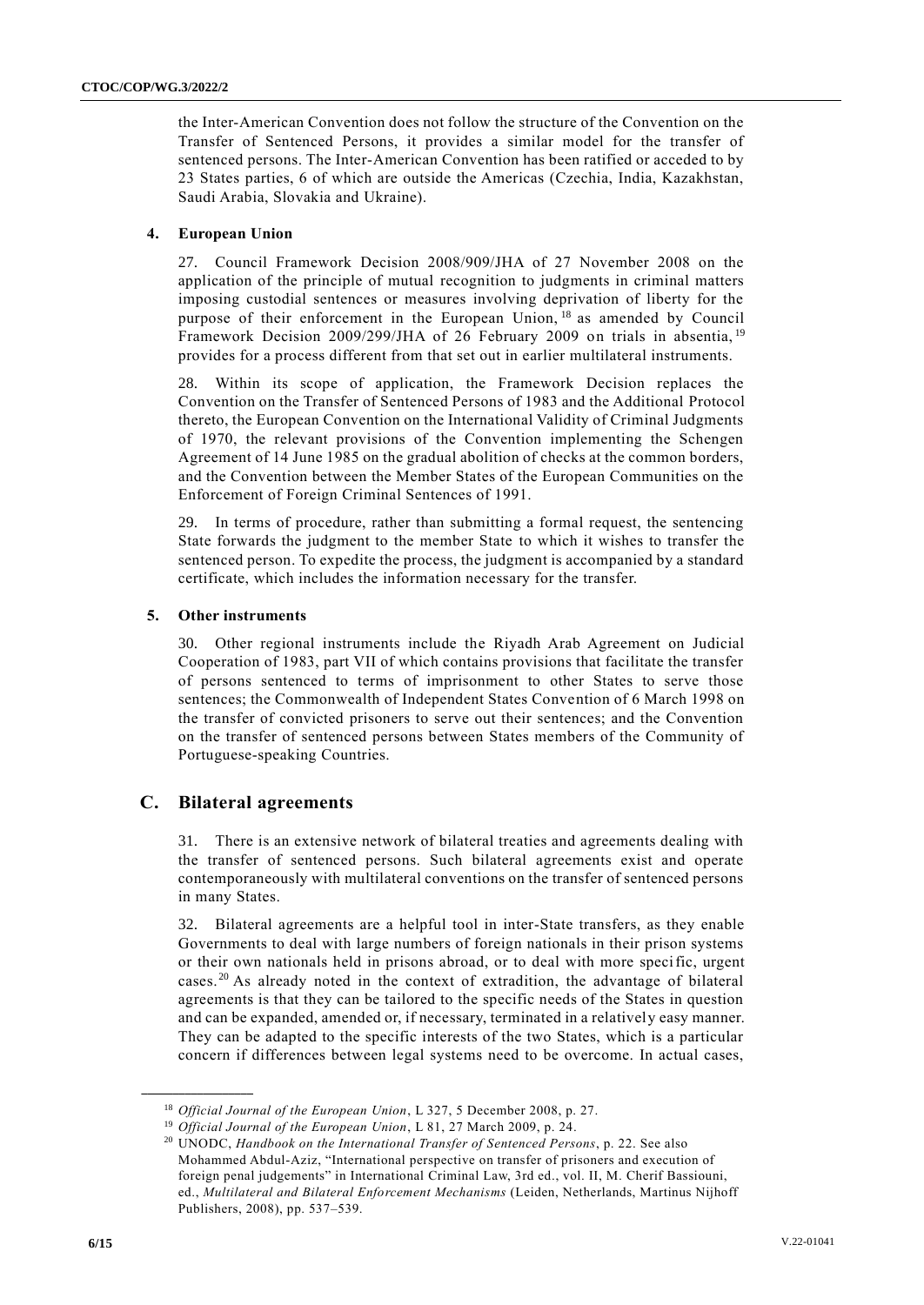the presence of a pre-existing extradition treaty may also mean that requests face fewer obstacles, are processed faster and have a higher chance of approval than requests made between States that have no prior history of cooperation. The disadvantages of bilateral treaties, on the other hand, are that they are very resource intensive to negotiate, especially for smaller or developing States that cannot afford an extensive international negotiating programme, and that their increased number inevitably entails a lack of uniformity. <sup>21</sup>

## **D. A soft-law model instrument as guidance: the Model Agreement on the Transfer of Foreign Prisoners and recommendations on the treatment of foreign prisoners**

33. At the United Nations level, the Model Agreement on the Transfer of Foreign Prisoners and recommendations on the treatment of foreign prisoners was agreed upon in 1985.

34. In terms of historical background,  $22$  it should be noted that the process of international transfer was given a considerable boost by the Fifth United Nations Congress on the Prevention of Crime and the Treatment of Offenders, held in 1975. The Congress recommended that "in order to facilitate the return to their domicile of persons serving sentences in foreign countries, policies and practices should be developed by utilizing regional cooperation and starting with bilateral arrangements".<sup>23</sup>

35. Following that recommendation, basic principles were elaborated by the Secretariat for consideration by the Sixth United Nations Congress on the Prevention of Crime and the Treatment of Offenders, held in 1980. The Sixth Congress adopted resolution 13, in which Member States were urged "to consider the establishment of procedures whereby such transfers of offenders may be effected, recognizing that any such procedures can only be undertaken with the consent of both the sending and receiving countries and either with the consent of the prisoner or in his interest". <sup>24</sup> In the same resolution, the Congress requested the Committee on Crime Prevention and Control (the predecessor of the Commission on Crime Prevention and Criminal Justice) to give priority to the development of a model agreement for the transfer of offenders.

36. At its eighth session, the Committee on Crime Prevention and Control considered a draft model agreement on the transfer of foreign prisoners and recommendations on the treatment of foreign prisoners. On the recommendation of the Committee, the Economic and Social Council, in its decision 1984/153, decided to transmit to the Seventh Congress the draft resolution to which the draft model agreement and recommendations were annexed. As a result, the Seventh Congress adopted the Model Agreement,<sup>25</sup> together with the recommendations on the treatment of foreign prisoners.<sup>26</sup>

<sup>21</sup> See UNODC, *Digest of Cases of International Cooperation in Criminal Matters Involving the United Nations Convention against Transnational Organized Crime as a Legal Basis* (Vienna, 2021), p. 107.

<sup>22</sup> See also Abdul-Aziz, "International perspective on transfer of prisoners", p. 531.

<sup>23</sup> *Fifth United Nations Congress on the Prevention of Crime and the Treatment of Offenders, Geneva, 1–12 September 1975: report prepared by the Secretariat* (United Nations publication, Sales No. E.76.IV.2), chap. I, para. 23 (j).

<sup>&</sup>lt;sup>24</sup> Sixth United Nations Congress on the Prevention of Crime and the Treatment of Offenders, Caracas, 25 August-5 September 1980: report prepared by the Secretariat (United Nations publication, Sales No. E.81.IV.4), chap. I, sect. B.13.

<sup>25</sup> *Seventh United Nations Congress on the Prevention of Crime and the Treatment of Offenders, Milan, 26 August–6 September 1985: report prepared by the Secretariat* (United Nations publication, Sales No. E.86.IV.1), chap. 1, sect. D.1, annex I.

<sup>26</sup> Ibid., annex II.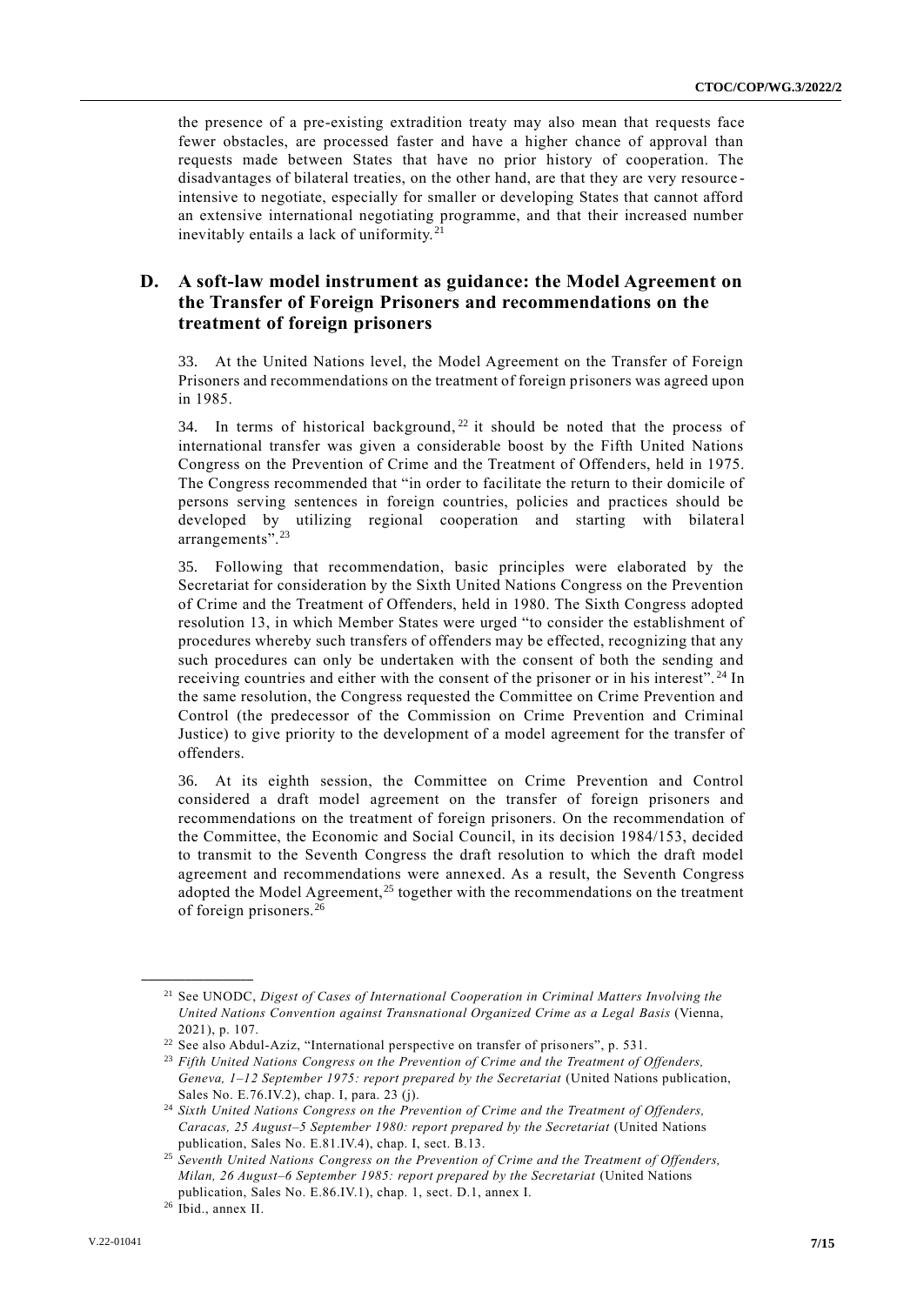37. The Secretariat prepared explanatory notes on the Model Agreement with a view to providing clarification.<sup>27</sup> Although the Model Agreement includes, for the sake of completeness, a preamble and final clauses referring to bilateral solutions only, it is also intended to be used for multilateral negotiations. <sup>28</sup>

38. In addition, by its resolution [45/119,](http://undocs.org/A/RES/45/119) the General Assembly adopted the Model Treaty on the Transfer of Supervision of Offenders Conditionally Sentenced or Conditionally Released. The Assembly invited Member States, if they had not established treaty relations with other States in that area, or if they wished to revise existing treaty relations, to take into account the Model Treaty whenever doing so. The main objective of the Model Treaty is to provide States with a framework flexible enough to allow offenders on probation, parole or under suspended sentences to return to their countries of origin or to move to other countries by transferring the responsibility for supervision to the party concerned.

# **IV. National implementing legislation**

39. To support the implementation and use of transfer mechanisms, including in the absence of any multilateral or bilateral agreements and on the basis of reciprocity, States need to ensure that their national legislation facilitates such cooperation. Even though much of the framework relating to the transfer of sentenced persons is found in relevant treaties, as with other forms of international cooperation, domestic legislation can be a complementary tool and ensure the efficient administration of transfers of sentenced persons. It can also ensure that the process of transferring sentenced persons is subject to judicial control. Furthermore, a domestic statutory framework assigns authority, ensures clarity in relation to the principles behind the transfers and gives legality to the transfer process. <sup>29</sup>

40. To ensure the efficiency of the transfer of sentenced persons, it is recommended that national laws address the following issues at a minimum: providing for definitions of all critical terms; identifying and designating a central authority to receive and respond to requests; enumerating the basic requirements for transfer; ensuring clarity of application and other procedures; and identifying the steps and procedures that a country is to follow in administering the programme, processing applications and making transfer decisions. Other relevant considerations include the following: whether sentenced persons are entitled to be represented by counsel, and, if so, at what stage of the proceedings; whether juveniles and mentally ill persons are eligible for transfer, and, if so, whether special procedures and protections apply; the transferability of sentenced persons on parole, probation or other forms of conditional release; the impact that transfers have on the rights of returning nationals and the immigration status of transferred sentenced persons; the identification of limitations on subsequent prosecutions of conduct forming the basis for the transferred offence; and any specific reporting requirements of the sentencing and administering countries.<sup>30</sup>

# **V. Basic requirements for transfer: an indicative overview**

## **A. Final judgment**

**\_\_\_\_\_\_\_\_\_\_\_\_\_\_\_\_\_\_**

41. A basic requirement for the transfer of a sentenced person is the existence of a final judgment of conviction and sentence; under paragraph 10 of the Model Agreement, "a transfer shall be made only on the basis of a final and definitive sentence having executive force." Thus, all available remedies must have been

<sup>&</sup>lt;sup>27</sup> A/CONF.121/10. See also Abdul-Aziz, "International perspective on transfer of prisoners", pp. 532–536.

<sup>28</sup> A/CONF.121/10, para. 34.

<sup>29</sup> UNODC, *Handbook on the International Transfer of Sentenced Persons*, p. 58.

<sup>30</sup> See UNODC, *Model Legislative Provisions against Organized Crime*, 2nd ed. (Vienna, 2021), p. 132.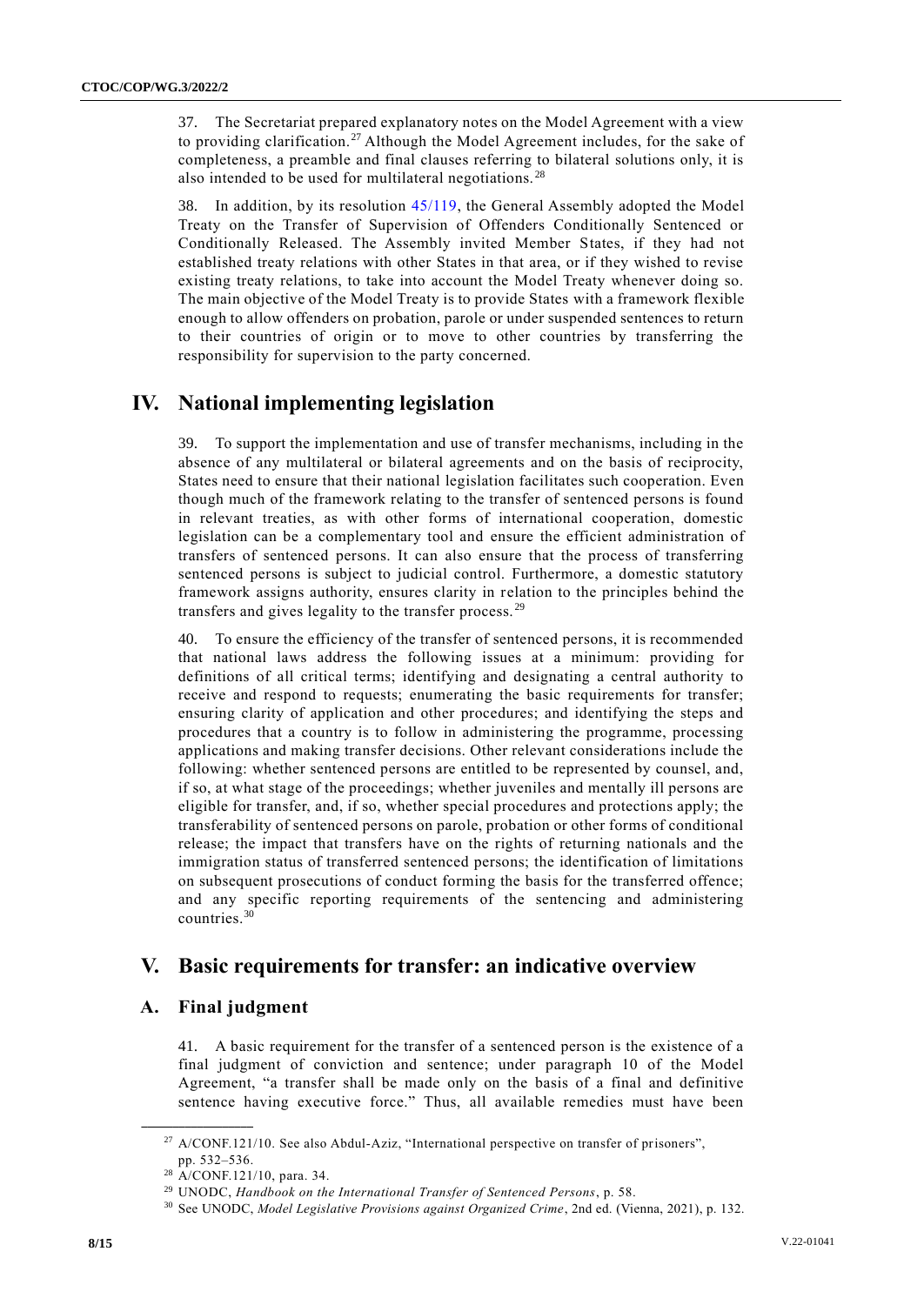exhausted, or the time limit for such remedies must have expired without the parties having availed themselves of them. Moreover, a suspended sentence cannot be given as a reason for requesting a transfer. That provision of the Model Agreement does not, however, preclude the possibility of a later review of the sentence in the sentencing State in the light of newly produced evidence.<sup>31</sup>

42. Similarly, article II, paragraph 3, of the Inter-American Convention on Serving Criminal Sentences Abroad provides that "a sentence is understood to be final when no ordinary legal appeal against the conviction or sentence is pending in the sentencing State and the period for its appeal has expired."<sup>32</sup>

#### **B. Remainder of sentence to be served**

43. For a transfer of a sentenced person to be carried out, paragraph 11 of the Model Agreement requires that "at the time of the request for transfer, the prisoner shall, as a general rule, still have to serve at least six months of the sentence; a transfer should, however, be granted also in cases of indeterminate sentences."

44. The minimum period of six months as the remainder of the sentence to be served is found in most multilateral instruments and seems appropriate in view of the aim of the transfer, namely the social rehabilitation and reintegration of the prisoner, which would be hampered in the case of a shorter period. Moreover, from a practical point of view, transfer proceedings take time to complete, and therefore a period of less than six months may not be sufficient as a time frame for carrying out the transfer. States may, however, agree bilaterally to use a transfer instrument in cases where the rest of the enforceable sanction is less than six months.<sup>33</sup>

## **C. Dual criminality**

45. Another condition for a transfer is the fulfilment of the requirement of dual criminality. This requires that the offence for which the sanction is imposed in the sentencing State should also be an offence according to the legislation of the administering State. The underlying idea is that an administering State would be reluctant to implement a sentence for conduct that would not be regarded as criminal if committed in its territory. The condition is similar to the rule that applies in the context of extradition and mutual legal assistance. <sup>34</sup>

46. Dual criminality is considered to be fulfilled irrespective of whether the laws of the two States place the offence within the same category of offence or use the same terminology, as long as the conduct underlying the offence is a criminal offence under the laws of both States. <sup>35</sup>

47. In the Framework Decision, an approach was adopted to depart from the double criminality requirement in specific circumstances. Article 7, paragraph 1, of the Framework Decision contains a list of offences for which double criminality is not required. Those offences, "if they are punishable in the issuing State by a custodial sentence or a measure involving deprivation of liberty for a maximum period of at least three years, and as they are defined by the law of the issuing State, shall, under the terms of this framework decision and without verification of the double criminality of the act, give rise to recognition of the judgment and enforcement of the sentence imposed". Thus, the executing authority can only verify double criminality

<sup>31</sup> A/CONF.121/10, para. 21.

<sup>&</sup>lt;sup>32</sup> See also art. 3, para. 1 (b), of the Convention on the Transfer of Sentenced Persons and the Explanatory Report to the Convention, para. 21.

<sup>33</sup> A/CONF.121/10, para. 22.

<sup>34</sup> UNODC, *Handbook on the International Transfer of Sentenced Persons*, p. 26.

<sup>&</sup>lt;sup>35</sup> See para. 24 of the Explanatory Report to the Convention on the Transfer of Sentenced Persons, referring to art. 3, para. 1 (e), of the Convention. See also art. III, para. 3, of the Inter-American Convention on Serving Criminal Sentences Abroad. See, further, art. 43, para. 2, of the Convention against Corruption.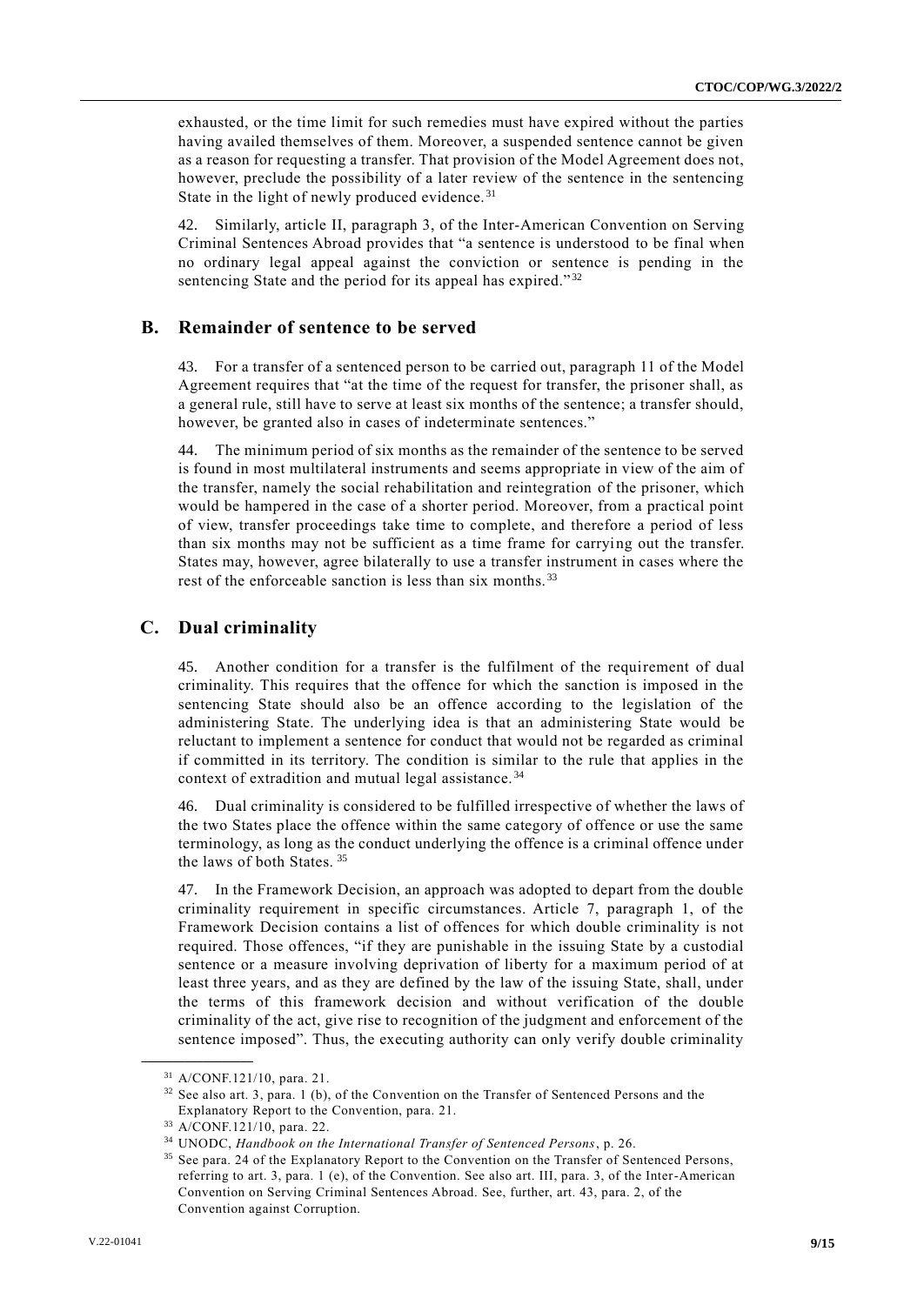for: (a) those offences that do not belong to one of the 32 categories of offences listed in article 7, paragraph 1; (b) offences that belong to one of those categories but are punishable in the issuing State only by a custodial sentence or a detention order for a maximum period of less than three years; or (c) all offences when a declaration has been made under article 7, paragraph 4. Many member States have made declarations that enable a verification of double criminality for all offences. <sup>36</sup>

48. An explanatory note on paragraph 3 of the Model Agreement takes the principle of dual criminality further by indicating that the offence has to fall within the competence of judicial authorities. Thus, a punishment imposed by administrative authorities would in no case, even if it amounted to deprivation of liberty, fall within the scope of such a transfer agreement.  $37$ 

## **D. Links to the administering State**

A key requirement for an international transfer to take place is that the sentenced person should have some link to the State to which he or she is to be transferred. In paragraph 1 of the Model Agreement, reference is made to "the return of persons convicted of crime abroad to their country of nationality or of residence to serve their sentence". The Model Agreement takes no position on whether a prisoner should be transferred to the country of nationality or to the country of residence, if they are different, but leaves it to the administering State to decide whether it will also accept non-nationals residing in its territory.<sup>38</sup>

50. In article 3, paragraph 1 (a), of the Convention on the Transfer of Sentenced Persons, it is stipulated that the sentenced person must be "a national of the administering State". Article 3, paragraph 4, of that Convention provides that any State may define, as far as it is concerned, the term "national" for the purposes of the Convention. In the declarations made with respect to the Convention, while some States refer to the definition of nationality under national constitutional law or legislation, others prefer to define the term, for the purposes of the operation of the Convention, more specifically.<sup>39</sup>

51. In guideline 1 (a) on the practical application of the Convention on the Transfer of Sentenced Persons and the Additional Protocol thereto, contained in appendix 1 to recommendation CM/Rec(2020)3, States parties to the Convention are invited to ensure the widest possible application of the Convention and the Additional Protocol, in particular "by using the possibility under Article 3, paragraph 4 of the Convention to define or redefine the term 'national', for the purpose of the Convention, in a broad sense, including usual residence and having regard to any close ties the persons concerned have with the administering State, in particular the presence of family and children of the sentenced person".

52. Paragraph 4 (1) (a) of the Scheme for the Transfer of Convicted Offenders within the Commonwealth provides that the Scheme applies both to nationals of the administering State and to persons who have close ties to it. Under paragraph 4 (3), parties can define the term "national" by way of declaration.

53. The Framework Decision refers to nationality and permanent residence, as well as to the "State in which a person lives", which indicates the place to which tha t

<sup>36</sup> See *Handbook on the Transfer of Sentenced Persons and Custodial Sentences in the European Union* (*Official Journal of the European Union*, C 403/02, 29 November 2019), paras. 5.3 and 5.5.4.

<sup>37</sup> A/CONF.121/10, para. 12.

<sup>38</sup> Ibid., para. 8.

<sup>&</sup>lt;sup>39</sup> Some extend the definition of the term to include spouses of citizens of the administering State, persons with close ties to the State whom the relevant Government views it is appropriate to accept, persons who were nationals at the time of the commission of the offence, persons with dual nationality if one nationality is that of the administering State, persons who lost their nationality as the result of a war and stateless persons or aliens who ordinarily reside in the administering State.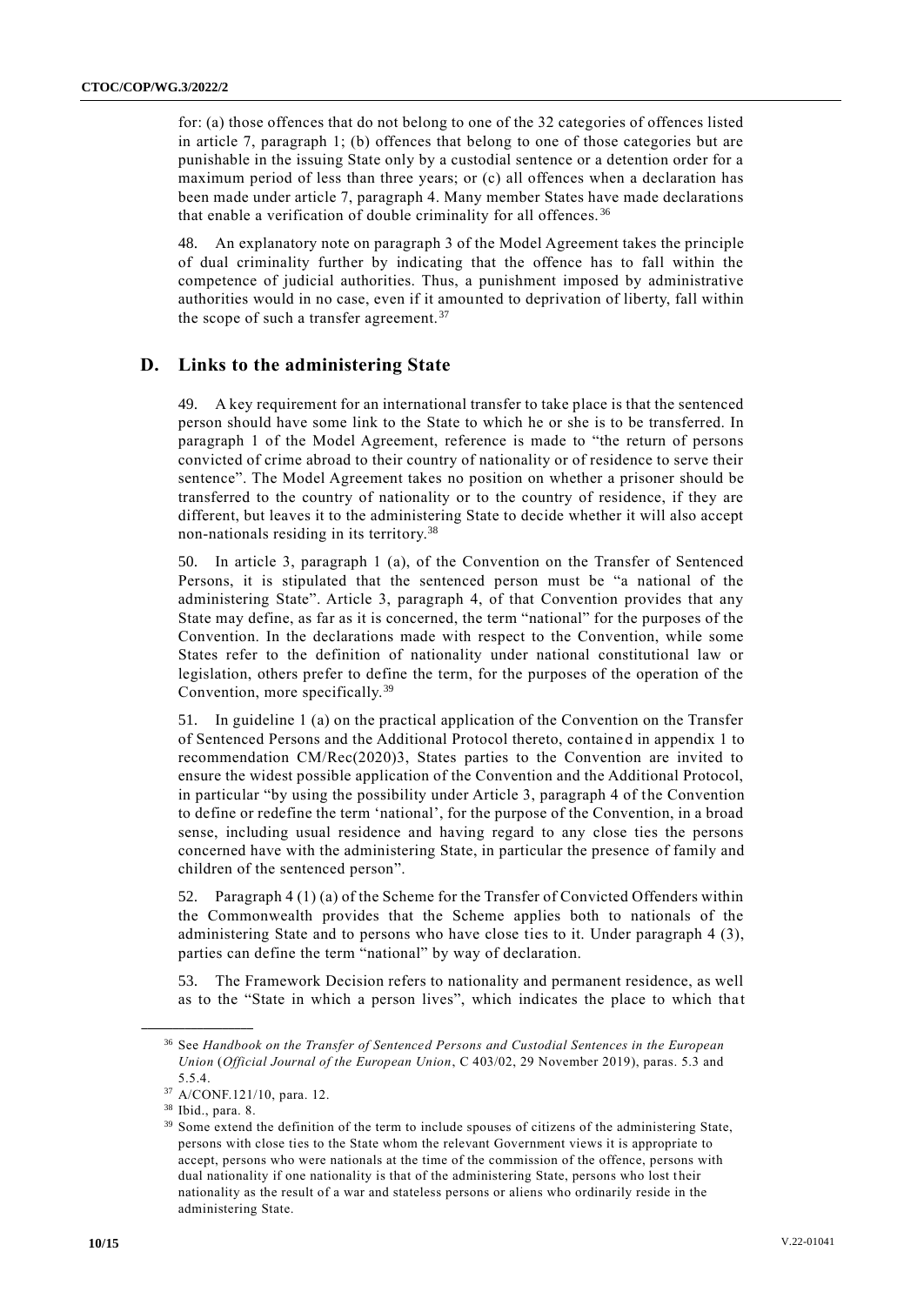person is attached based on habitual residence and on elements such as family, social or professional ties (preamble, para. 17).

## **E. Consent of sentenced person**

54. The transfer of a sentenced person is normally regarded as discretionary and subject to the consent of the individual in question.<sup>40</sup> As has been explained in the context of the Model Agreement, "the requirement that prisoners must consent to the transfer ensures that transfers are not used as a method of expelling prisoners, or as a means of disguised extradition. Moreover, since prison conditions vary considerably from country to country, and the prisoner may have very personal reasons for not wishing to be transferred, it seems preferable to base the proposed model agreement on the consent requirement."<sup>41</sup>

55. Any sentenced person who may be eligible for a transfer should be informed of the possibilities and the legal consequences of such a transfer, or at least of where such information can be obtained, to enable him or her to decide whether to ex press interest in a transfer. Such information should be given in a language that the prisoner can understand. The prisoner should also be informed whether he or she might be prosecuted for offences committed before the transfer. As this depends also on the domestic law of the administering State, that State should be involved in the information procedure.<sup>42</sup>

56. The Model Agreement leaves it to the discretion of the States concerned to decide whether a prisoner should be transferred to the country of his or her nationality or residence. In any case, in the Model Agreement it is stated that the transfer should take place only with the express consent of the prisoner. Such consent should refer to the transfer itself and also to the State to which the transfer is to be effected. $43$ 

57. The Additional Protocol to the Convention on the Transfer of Sentenced Persons provides for two instances in which consent is required. The first is when the person seeks to avoid the further execution of the sentence by fleeing the sentencing State to the territory of another State party, which may administer the sentence (art. 2). The second is when a sentenced person would be subject to deportation or expulsion that would result in that person no longer being allowed to remain in the territory of the sentencing State once he or she is released from prison (art. 3). In the latter case, although the sentenced person's consent is not required, the administering State must not give its agreement to the transfer without first having taken that person's opinion into consideration (art. 3, para. 2).

58. One of the novelties introduced by the Framework Decision in the area of the transfer of sentenced persons, compared with previous international transfer regimes, is that it increases the number of situations in which the consent of the sentenced person is not required. Thus, under article 6, paragraph 2, of the Framework Decision, the consent of the sentenced person is not required when: (a) the person is a national of the executing State and also lives there; or (b) the person will be deported to the executing State once he or she is released from the enforcement of the sentence on the basis of an expulsion or deportation order included in the judgment or in a judicial or administrative decision or any other measure consequential to the judgement; or (c) the person has fled or otherwise returned to the executing State in view of pending criminal proceedings against him or her in the issuing State or following the

<sup>40</sup> See art. 3, para. 1 (d), of the Convention on the Transfer of Sentenced Persons.

<sup>41</sup> A/CONF.121/10, para. 14, referring to para. 5 of the Model Agreement on the Transfer of Foreign Prisoners.

<sup>42</sup> A/CONF.121/10, para. 15, referring to para. 6 of the Model Agreement. See also art. 7 of the Convention on the Transfer of Sentenced Persons and guideline 3 for the practical application of the Convention and the Additional Protocol thereto, contained in appendix I to recommendation CM/Rec(2020)3; and art. III, para. 2, of the Inter-American Convention on Serving Criminal Sentences Abroad.

<sup>43</sup> A/CONF.121/10, para. 16, referring to para. 7 of the Model Agreement.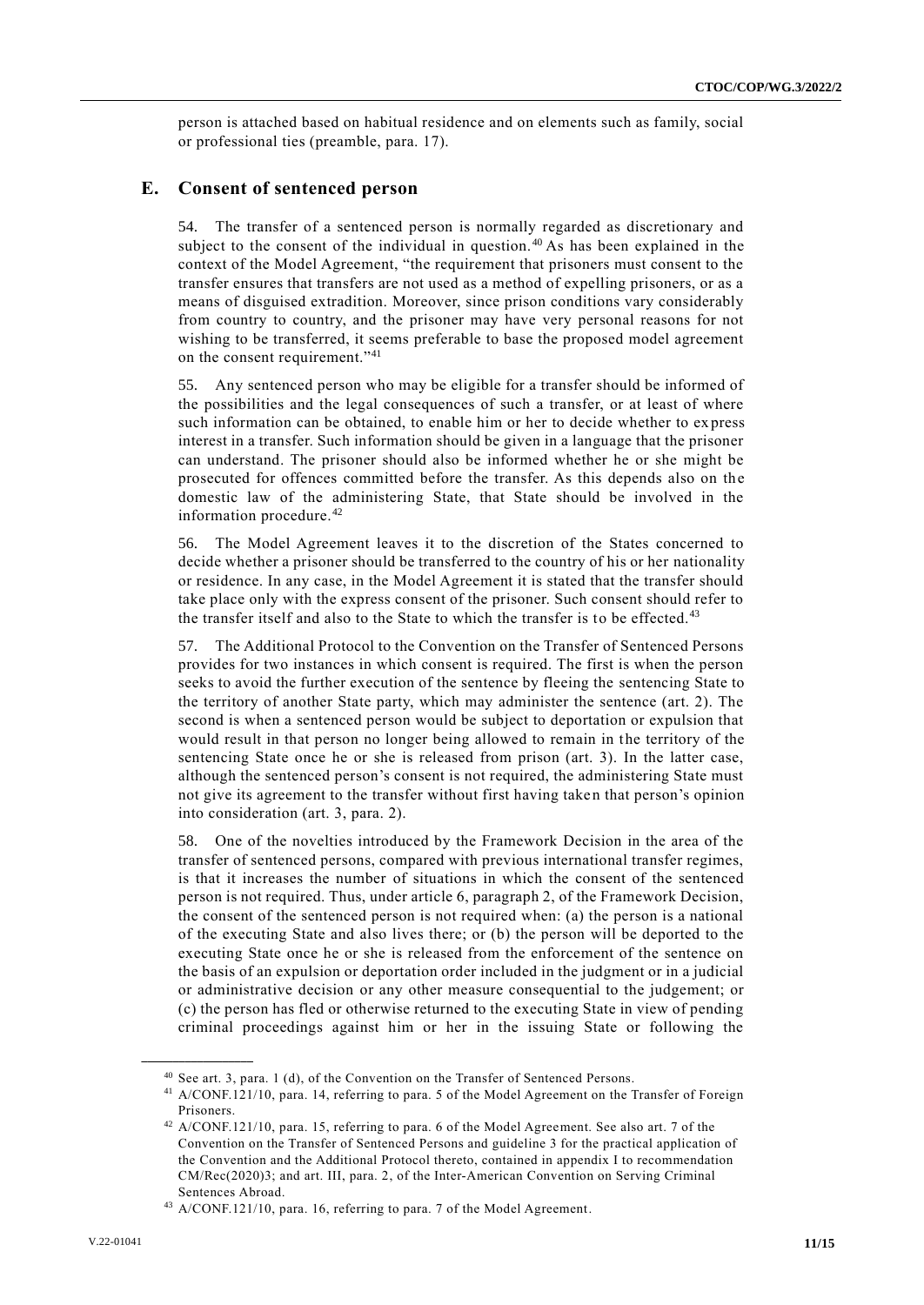conviction in that issuing State. In all other cases, the informed consent of the sentenced person is required.<sup>44</sup>

## **F. Human rights considerations**

59. In previous meetings, the Working Group has dealt with human rights considerations in extradition proceedings twice. At its ninth meeting, in May 2018, the Working Group discussed challenges faced in the course of extradition proceedings, including consultations and sharing of information between the requested and the requesting State. At its tenth meeting, in October 2018, the discussion revolved around challenges faced in expediting the extradition process, including addressing health and safety and other human rights issues. Among those human rights issues was the prohibition on surrendering a person sought to a requesting State if there is a threat to his or her life, or if he or she is likely to be subject to torture or to inhuman or degrading treatment or punishment in the requesting State, and that, depending on the circumstances, extradition may also be refused for humanitarian reasons.<sup>45</sup> It was also highlighted that consultations played a pivotal role in providing assurances and guarantees regarding the treatment of the person sought after his or her surrender to the requesting State. <sup>46</sup>

60. Similar considerations are also applicable to the transfer of sentenced persons. States are increasingly concerned about the conditions in which the prisoner will serve the sentence in the State to which they have been transferred. That has been demonstrated by the inclusion of provisions on prison conditions in relevant agreements. The right of the sentenced person to family or private life (see, for example, art. 8 of the Convention on the Transfer of Sentenced Persons) is also of relevance.

61. Particularly when a sentencing State seeks to remove a sentenced person without that person's consent, the sentencing State must ensure that the transfer will not violate the basic human rights of the person concerned. This may entail obtaining assurances from the potential administering State that the person's fundamental human rights will not be infringed.<sup>47</sup> In some instances, this may be specified directly in a bilateral agreement.<sup>48</sup>

# **VI. Enforcement of the sentence**

## **A. Models of enforcement**

62. There are two modes of recognition that may be available: continued enforcement or conversion of the sentence. Continued enforcement refers to a process whereby, through a court or administrative order, the sentence imposed by the sentencing State is enforced by the administering State. In such a case, the administering State is bound by the legal nature and duration of the sentence as determined by the sentencing State. If the two States concerned have different penal systems with regard to the division of penalties or the minimum and maximum lengths of sentences, it may be necessary for the administering State to adapt the sanction to the punishment or measure prescribed by its own law for a similar offence. As for its nature, the punishment or measure should, as far as possible, correspond to that

<sup>44</sup> See *Handbook on the Transfer of Sentenced Persons and Custodial Sentences in the European Union*, para. 2.4.

<sup>45</sup> [CTOC/COP/WG.3/2018/5,](http://undocs.org/CTOC/COP/WG.3/2018/5) paras. 41–44.

<sup>46</sup> See [CTOC/COP/WG.3/2018/2,](https://undocs.org/en/CTOC/COP/WG.3/2018/2) sects. II and III, [CTOC/COP/WG.3/2018/3,](https://undocs.org/en/CTOC/COP/WG.3/2018/3) para. 18, and [CTOC/COP/WG.3/2018/6,](https://undocs.org/en/CTOC/COP/WG.3/2018/6) para. 10.

 $^{47}$  Regarding informal consultations at different stages of proceedings to transfer sentenced persons, including, where appropriate, prior to and after the refusal of relevant requests, see also the recommendation contained in document [CTOC/COP/2018/13,](http://undocs.org/CTOC/COP/2018/13) resolution 9/3, annex II, subpara. (c).

<sup>48</sup> UNODC, *Handbook on the International Transfer of Sentenced Persons*, p. 38.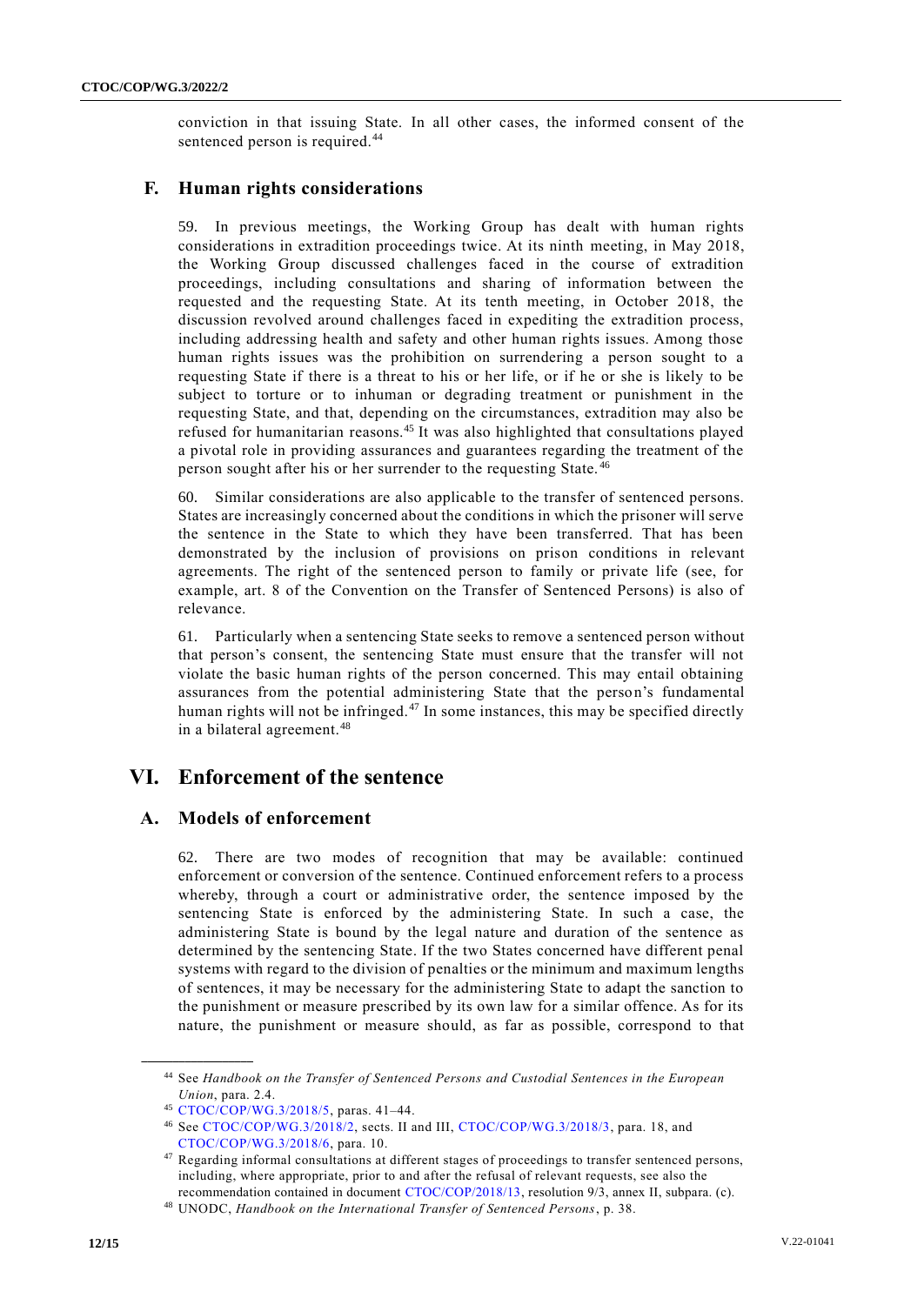imposed by the sentence to be enforced. It should not aggravate, by its nature or duration, the sanction imposed in the sentencing State, nor should it exceed the maximum sentence prescribed by the law of the administering State.<sup>49</sup>

63. The second model refers to the conversion of the sentence to be enforced, namely the judicial or administrative procedure by which a sanction prescribed by the law of the administering State substitutes for the sanction imposed in the sentencing State. When converting the sentence, the competent authority is bound by the findings as to the facts insofar as they appear – explicitly or implicitly – from the judgment pronounced in the sentencing State. It therefore has no freedom to evaluat e differently the facts on which the judgment is based. This applies to "objective" facts relating to the commission of the act and its results, as well as to "subjective" elements relating, for instance, to premeditation and intent on the part of the convicted person.<sup>50</sup>

64. In the case of conversion of a sentence, the administering State is entitled to adapt the nature or duration of the sanction according to its national law, taking into due consideration the sentence passed in the sentencing State. A sanction involving deprivation of liberty must not, however, be converted to a pecuniary sanction.<sup>51</sup> In any case, no aggravation of the prisoner's penal situation is permitted. <sup>52</sup>

#### **B. Amnesty, pardon or commutation**

65. In relation to amnesty, pardon or commutation, paragraph 22 of the Model Agreement and article 19, paragraph 1, of the Framework Decision state that both the sentencing and the administering State may grant amnesty or pardon to the sentenced person. Article 12 of the Convention on the Transfer of Sentenced Persons also makes reference to the competence of both States in relation to the commutation of the sentence.

66. However, other international instruments specify that the sentencing State retains the power to grant pardon, amnesty or commutation (art. VIII of the Inter-American Convention on Serving Criminal Sentences Abroad; para. 13 (1) of the Scheme for the Transfer of Convicted Offenders within the Commonwealth; art. 61 of the Riyadh Arab Agreement on Judicial Cooperation).

67. However, when a review of a judgment is sought, the consistent approach in all international instruments is that only the sentencing State has jurisdiction in that respect (see, on an indicative basis, art. 13 of the Convention on the Transfer of Sentenced Persons and art. 19, para. 2, of the Framework Decision).

## **C. Double jeopardy and the rule of speciality**

68. Sentenced persons who have been transferred are protected against further prosecution in various ways. Paragraph 13 of the Model Agreement and article VII, paragraph 1, of the Inter-American Convention on Serving Criminal Sentences Abroad stipulate that the administering State is prohibited from trying such persons for the same act for which they were convicted and sentenced in the sentencing State and on which the implementation in the administering State is based.

69. The rule of speciality, in the traditional meaning that has been developed in extradition law and practice, limits the power of the requesting State over the person surrendered to it through the extradition process. According to this rule, an extradited person cannot be proceeded against, sentenced, detained, re-extradited to another

<sup>49</sup> David McClean, *Transnational Organized Crime: A Commentary on the UN Convention and its Protocols*, Oxford Commentaries on International Law Series (Oxford, Oxford University Press 2007), pp. 192–193. See also art. 10 of the Convention on the Transfer of Sentenced Persons.

<sup>50</sup> See art. 11 of the Convention on the Transfer of Sentenced Persons and the Explanatory Report to the Convention, para. 54. See also para. 17 of the Model Agreement.

<sup>51</sup> Model Agreement, para. 16.

<sup>52</sup> A/CONF.121/10, para. 26.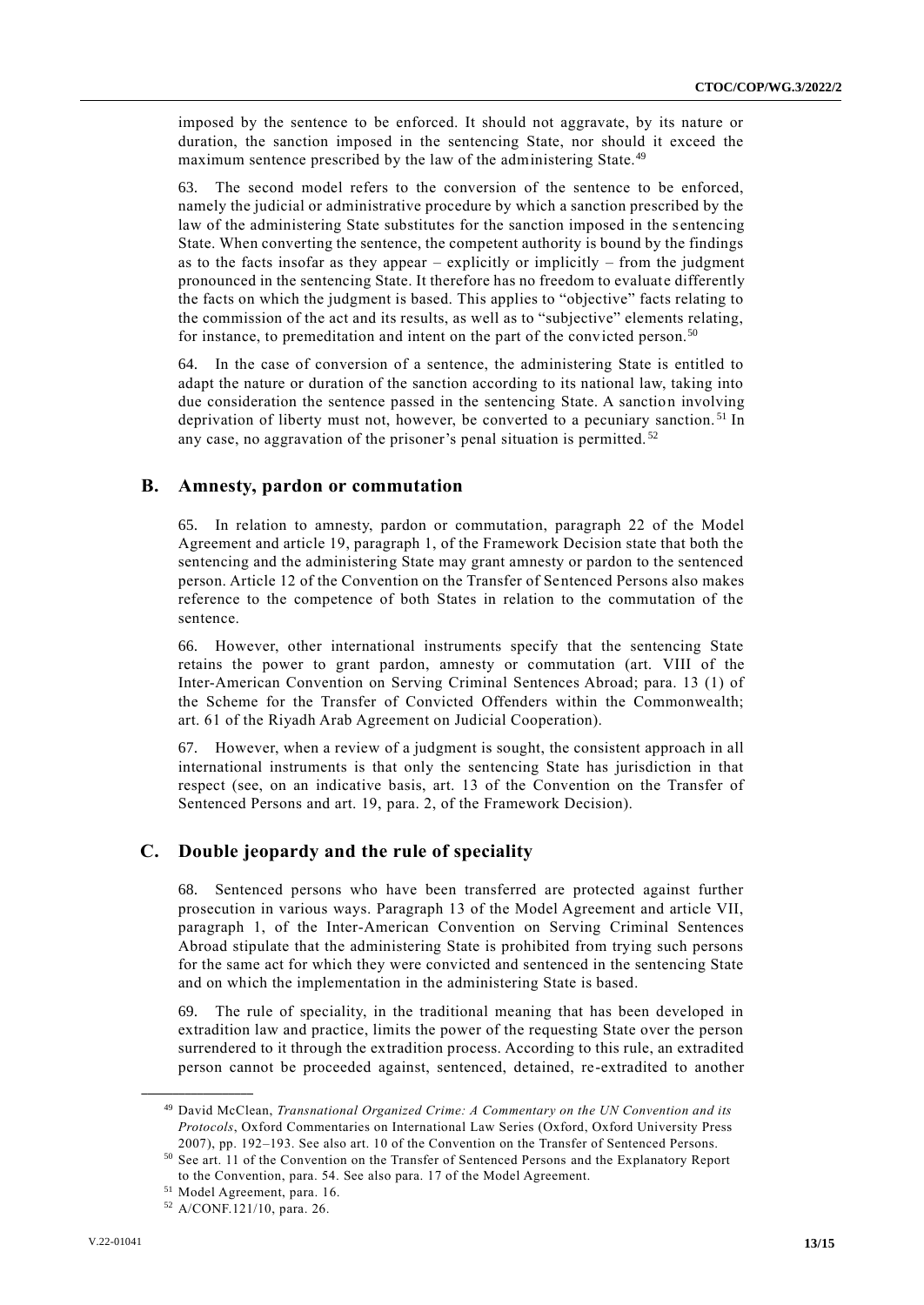State or subjected to any other restriction of personal liberty for any offence committed before the surrender other than the one for which extradition was requested and granted.<sup>53</sup>

70. Article 18, paragraph 1, of the Framework Decision provides for the speciality rule as a rule tailored to the transfer of a sentenced person. Thus, a person transferred to an administering State must not "be prosecuted, sentenced or otherwise deprived of his or her liberty for an offence committed before his or her transfer other than that for which he or she was transferred". <sup>54</sup>

71. Nevertheless, a number of specific exceptions to the rule of spec iality are set out in article 18, paragraph 2, of the Framework Decision. The sentenced person may therefore be prosecuted in the executing State: (a) when, having had an opportunity to leave the territory of the executing State, the person has not done so within 45 days of his or her final discharge, or has returned to that territory after leaving it; (b) when the offence is not punishable by a custodial sentence or a detention order; (c) when the criminal proceedings do not give rise to the application of a measure restricting personal liberty; (d) when the sentenced person could be liable to a penalty or a measure not involving deprivation of liberty, in particular a financial penalty or a measure in lieu thereof, even if the penalty or measure in lieu may give rise to a restriction of his or her personal liberty; (e) when the person consented to the transfer; (f) when the sentenced person, after his or her transfer, has expressly renounced entitlement to the specialty rule with regard to specific offences preceding his or her transfer; and  $(g)$  for cases other than those mentioned above, where the issuing State gives its consent.<sup>55</sup>

# **VII. Impact of the COVID-19 pandemic on the transfer of sentenced persons**

72. In meetings held after the outbreak and spread of the coronavirus disease (COVID-19) pandemic, the Working Group was informed about the impact of the pandemic on international cooperation in criminal matters in general, including the transfer of sentenced persons.<sup>56</sup> It was noted that problems similar to those posed by the pandemic in extradition and the execution of European arrest warrant proceedings had also been encountered in the transfer of sentenced persons, thus leading to the suspension of transfers during the initial stage of the pandemic in most States. However, as reported in the context of the European Union, such transfers of prisoners were made possible again at a later stage.<sup>57</sup>

73. Practical issues encountered by national authorities when carrying out tran sfers were mainly related to the closure of borders and the cancellation of flights, as well as to situations that required physical contact and medical screening. Sanitary rules had to be observed in the interest of the sentenced persons and the escorting officers. In terms of practical arrangements, new travel restrictions, additional polymerase chain reaction (PCR) tests and quarantine regulations due to COVID-19 restrictions were among the challenges encountered. <sup>58</sup>

<sup>53</sup> [CTOC/COP/WG.3/2018/2,](http://undocs.org/CTOC/COP/WG.3/2018/2) para. 32.

<sup>54</sup> According to para. 6 of the Model Agreement, the prisoner must be fully informed of the possibility and of the legal consequences of a transfer, in particular whether or not he or she might be prosecuted because of other offences committed before the transfer.

<sup>55</sup> See *Handbook on the Transfer of Sentenced Persons and Custodial Sentences in the European Union*, para. 8.

<sup>56</sup> [CTOC/COP/WG.3/2021/2,](http://undocs.org/CTOC/COP/WG.3/2021/2) paras. 18–21.

<sup>57</sup> See Council of the European Union, "The impact of COVID-19 on judicial cooperation in criminal matters: executive summary", document 5563/22, p. 10.

<sup>58</sup> See Petra Pavlas, "The invisible of the invisible: foreign nationals in prison and probation during COVID-19", 6 September 2021.